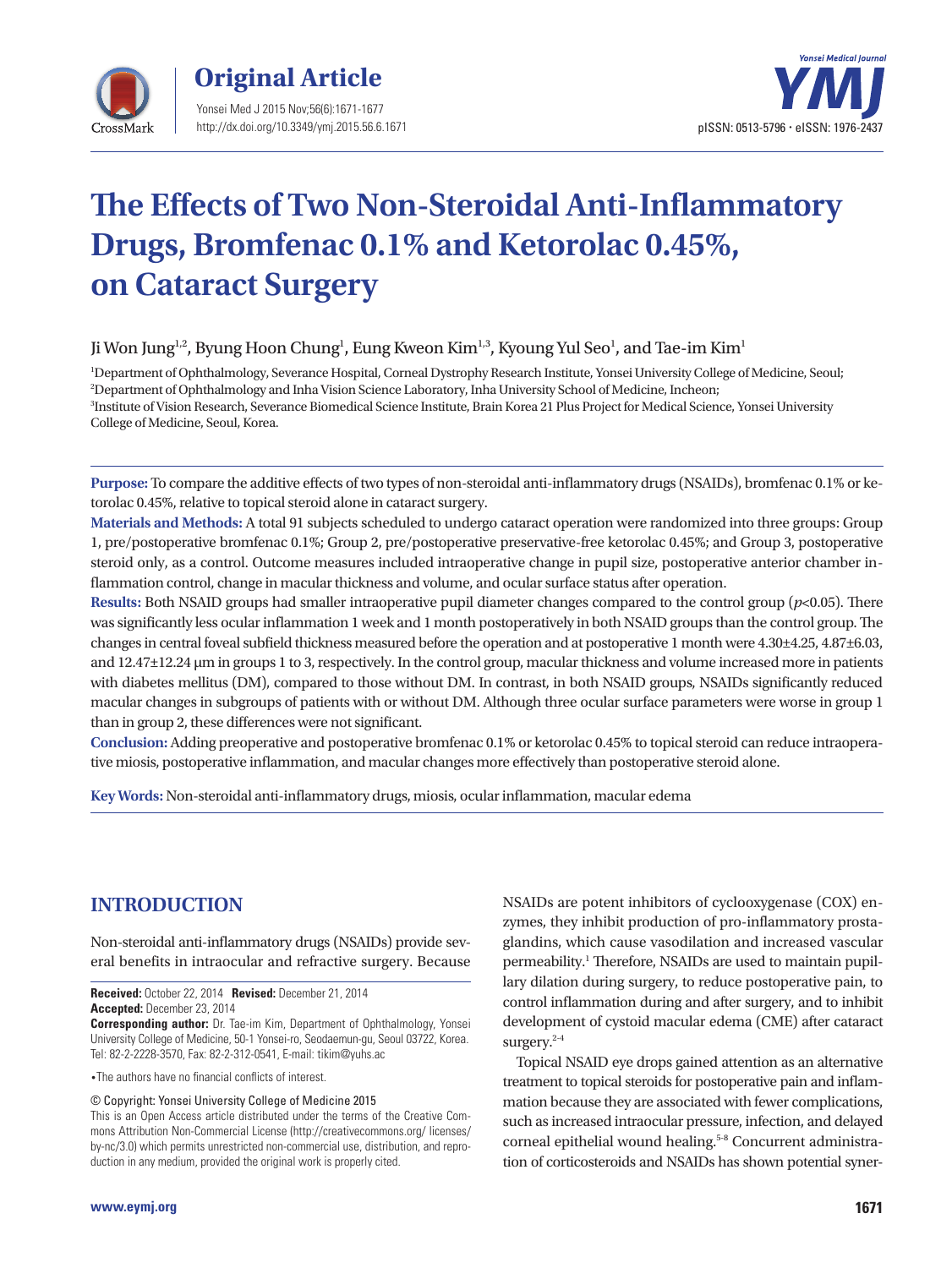gistic activity in some studies.5,9,10 Food and Drug Administration (FDA)-approved NSAIDs currently used for cataract surgery include diclofenac, ketorolac, nepafenac, and bromfenac.<sup>5</sup>

Bromfenac sodium 0.1% ophthalmic solution (Bronuck®, Senju Pharmaceutical Co., Ltd., Osaka, Japan) has clinical indications for treating postoperative inflammation, blepharitis, conjunctivitis, and scleritis.<sup>5</sup> Preservative-free ketorolac 0.45% solution (Acuvail®, Allergan Inc., CA, USA) is also targeted for postoperative use after cataract surgery.11

Several reports identified corneal complications of using early-generation topical NSAIDs, including corneal melting caused by the generic form of diclofenac, as well as ketorolac and nepafenac; these reports prompted subsequent decline in the use of topical NSAIDs after ocular surgery.12,13 However, Flach<sup>13</sup> demonstrated that not only simple drug toxicity but also coexistent factors, such as concurrent ocular and systemic disease, inconsistent and variable doses, and other medications used simultaneously, were attributable to corneal melting. Since then, many clinical trials have established the efficacy and safety of other topical NSAIDs<sup>14,15</sup> and they are being used again in ophthalmic surgery.

In this study, we report the results of a prospective, randomized clinical trial that compared two kinds of NSAID eye drops, with different application schedules, for use in combination therapy with topical steroid for cataract surgery.

# **MATERIALS AND METHODS**

This single-center, randomized study was approved by the Severance Hospital Institutional Review Board, Seoul, South Korea. Participants consisted of 91 patients who were scheduled for cataract surgery between November 2013 and June 2014. All patients gave written informed consent before enrollment, and clinical research was performed in accordance with the tenets of the Helsinki Declaration.

Inclusion criteria for enrollment were as follows: males or non-pregnant females aged between 20- to 80-years-old. Exclusion criteria were as follows: poor general condition, including high blood pressure, poor blood glucose control, or renal failure; history of ocular trauma or disease; history of intraocular surgery; systemic or topical NSAIDs or corticosteroids use within 4 weeks of enrollment; known hypersensitivity to salicylates or other NSAIDs; and use of alpha-1 adrenergic antagonist or other analogous systemic medications that may increase the tendency for miosis during the operation (intraoperative floppy iris syndrome).

Patients were enrolled in the study during a preoperative visit after initial screening. Preoperatively, all patients underwent a complete ophthalmic examination, including visual acuity, slit-lamp examination, indirect ophthalmoscopy, and optical coherence tomography (OCT). Patients were randomized into three groups according to the administered study drugs,

and the study medications were masked to both the surgeon and examiners. The administration of the topical NSAIDs was determined based on the suggested regimen of each pharmaceutical company. Group 1 patients were instructed to apply 1 drop of bromfenac sodium hydrate ophthalmic solution 0.1% twice daily beginning 3 days before surgery and two drops at 20 minute intervals at 2 hours before surgery. They continued using bromfenac 0.1% twice-daily with other postoperative eye drops for 4 weeks. Group 2 patients were instructed to instill 1 drop of ketorolac 0.45% ophthalmic solution twice-daily beginning 1 day prior to cataract surgery and 2 drops at 20 minute intervals at 2 hours before surgery, with continued application twice-daily throughout the first 2 postoperative weeks. Control eyes in Group 3 did not receive any additional medications. Postoperatively, patients in all three groups were prescribed topical gatifloxacin 0.3% and prednisolone acetate 1% eye drops that were to be applied 4 times daily for 4 weeks.

#### **Surgical technique**

All cataract surgeries were phacoemulsification with intraocular lens (IOL) implantation after topical anesthesia with proparacaine hydrochloride 0.5% eye drops by a single surgeon (T.I. Kim). The surgical procedure consisted of a clear cornea incision on the steep axis, capsulorrhexis, phacoemulsification, and IOL placement in the capsular bag.

#### **Outcome measures**

Outcome measures comprised changes in pupil size during surgery, postoperative anterior chamber inflammation, macular thickness and volume, and change in the ocular surface status. Patients were evaluated on postoperative days 1, 7, and 28. Horizontal pupillary diameters were measured in 0.5 mm units using a sterile caliper over the cornea and measurements were taken under a microscope upon the initiation of the surgery and before the insertion of the ophthalmic viscosurgical device (OVD) for IOL implantation. Ocular inflammation was assessed, and the summed ocular inflammation score (SOIS) was calculated by adding the subject's anterior chamber cells and flare grades (range,  $0-4$ ) at 1 week and 1 month postoperatively.<sup>16</sup>

All OCT images were obtained using the Spectralis SD-OCT (Heidelberg Engineering, Carlsbad, CA, USA), and the macular retinal thickness and volume map analysis protocol was used to evaluate the macular state.<sup>17</sup> The central foveal subfield (CSF) thickness was defined as the average of all points in the inner circle within 1 mm radius from the fovea, and macular thickness was determined as the average thickness of five subfields, including the CSF and nasal, temporal, superior, and inferior inner segments in the central 3 mm area. We used the term macular edema (ME) to describe an increase in macular thickness or volume of >30% on OCT, 1 month after cataract surgery.18 CME was defined as presence of cystoid changes associated with substantial ( $\geq 40 \mu m$ ) retinal thickening.<sup>19</sup> Evaluation of ocular surface status, including Schirmer test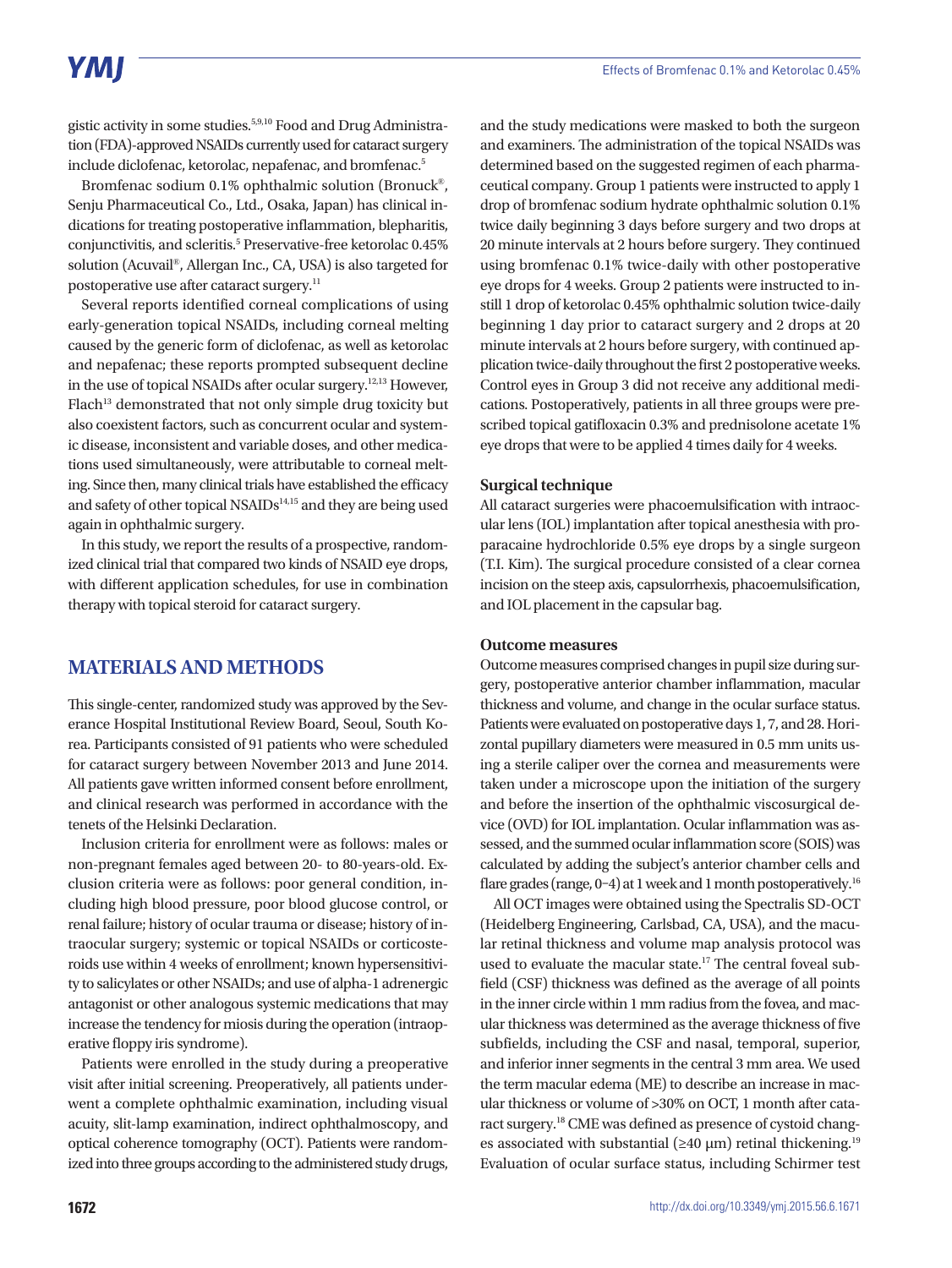without anesthesia, tear breakup time (TBUT), and fluorescein corneal staining (range,  $0-5$ ),<sup>20</sup> was performed preoperatively and 1 month postoperatively. Adverse events were monitored and recorded.

#### **Statistical analysis**

The results are presented as mean±SD, or as patient number and percentage. Comparisons of the outcome measures among patient groups were performed using one-way analysis of variance with Scheffé's test. Comparisons between the preoperative and postoperative data were analyzed by Wilcoxon ranksum tests. Statistical analyses were performed using SPSS statistical software (version 20.0; SPSS Inc., Chicago, IL, USA), and *p*-values less than 0.05 were considered statistically significant.

cated phacoemulsification with IOL implantation. Mean age of the subjects was 66.9±8.5 years (range, 33–78 years). Table 1 shows the demographics and preoperative characteristics of subjects in all three groups. Overall, baseline demographics and clinical characteristics, including preoperative ocular surface status and macular thickness and volume, were similar among the groups. There were 24 subjects (26.4%) with diabetes mellitus (DM) without retinopathy.

# **Maintenance of pupil dilation during the cataract surgery**

In group 1, pupil diameters at the beginning of surgery were larger than those of Groups 2 and 3 (*p*=0.043 and 0.046, respectively). Pupil diameters before inserting the OVD for IOL implantation were significantly different between Groups 1 and 3 (*p*=0.003). Both NSAID groups (Groups 1, 2) showed small decreases in pupil diameter during the surgical procedure, compared with Group 3 (*p*=0.025 and 0.013, respectively) (Table 2). However, there was no difference in pupil diameter change between Group 1 and Group 2. No patients required intraoperative additive medication for pupil dilation, such as intracam-

# **RESULTS**

A total of 91 eyes from 91 subjects (41 men and 50 women) were included in the study, and all patients underwent uncompli-

#### **Table 1.** Demographics and Preoperative Characteristics of Subjects

|                                   | <b>Bromfenac 0.1%</b> | Ketorolac 0.45% | <b>Control</b>  | $p$ value* |
|-----------------------------------|-----------------------|-----------------|-----------------|------------|
|                                   | <b>Group 1</b>        | <b>Group 2</b>  | Group 3         |            |
| No. of eyes                       | 28                    | 32              | 31              |            |
| Sex (M:F)                         | 13:15                 | 15:17           | 13:18           |            |
| Hypertension (yes)                | 11 (39.3%)            | 12 (37.5%)      | 11 (35.5%)      |            |
| Diabetes mellitus (yes)           | $7(25.0\%)$           | $9(28.1\%)$     | $8(25.8\%)$     |            |
| Age (range) (yr)                  | 66.9±11.1             | $67.5 \pm 7.0$  | $66.8 \pm 8.1$  | 0.973      |
| Macular thickness and volume      |                       |                 |                 |            |
| CSF thickness (um)                | 270.67 ± 21.62        | 265.80 ± 24.86  | 265.60±24.79    | 0.648      |
| Macular thickness (µm)            | 317.11±17.55          | 318.85±13.46    | 316.62±20.45    | 0.873      |
| Macular volume (mm <sup>3</sup> ) | $8.50 \pm 0.58$       | $8.57 \pm 0.30$ | $8.51 \pm 0.43$ | 0.534      |
| Ocular surface status             |                       |                 |                 |            |
| Schirmer score (mm)               | $10.7 \pm 5.6$        | $9.9 + 5.1$     | $10.6 \pm 6.5$  | 0.892      |
| Corneal staining (Oxford scheme)  | $0.5 + 0.5$           | $0.6 + 0.5$     | $0.5 + 0.5$     | 0.762      |
| TBUT (sec)                        | $6.2 \pm 2.7$         | $6.1 \pm 2.1$   | $6.5 \pm 2.6$   | 0.907      |

CSF, central foveal subfield; TBUT, tear break-up time.

\*Using one-way analysis of variance with Scheffé's test.

| Table 2. Mean Horizontal Diameter of Pupil at the Beginning of Cataract Surgery and before Insertion of the OVD for IOL Implantation after Removal of |  |
|-------------------------------------------------------------------------------------------------------------------------------------------------------|--|
| Lens                                                                                                                                                  |  |

|                                                                | <b>Bromfenac 0.1%</b><br><b>Group 1</b> |                | $\boldsymbol{p}$ value*<br>Ketorolac 0.45%<br>Control<br>Bromfenac 0.1% vs. Ketorolac 0.45% vs. Bromfenac 0.1% vs.<br><b>Group 3</b><br><b>Group 2</b><br>controls<br>controls |       |       |                 |
|----------------------------------------------------------------|-----------------------------------------|----------------|--------------------------------------------------------------------------------------------------------------------------------------------------------------------------------|-------|-------|-----------------|
|                                                                |                                         |                |                                                                                                                                                                                |       |       | ketorolac 0.45% |
| Pupil diameter at the<br>beginning of surgery                  | $8.58 + 0.73$                           | $7.95 + 0.69$  | $7.98 + 0.67$                                                                                                                                                                  | 0.043 | 0.987 | 0.046           |
| Pupil diameter before insertion<br>of OVD for IOL implantation | $8.34 + 0.83$                           | $7.73 + 0.62$  | $7.36 + 0.74$                                                                                                                                                                  | 0.003 | 0.235 | 0.156           |
| Change in pupil diameter                                       | $-0.24 + 0.45$                          | $-0.23 + 0.44$ | $-0.62 + 0.39$                                                                                                                                                                 | 0.025 | 0.013 | 0.749           |

OVD, ophthalmic viscosurgical device; IOL, intraocular lens.

\*Using one-way analysis of variance with Scheffé's test.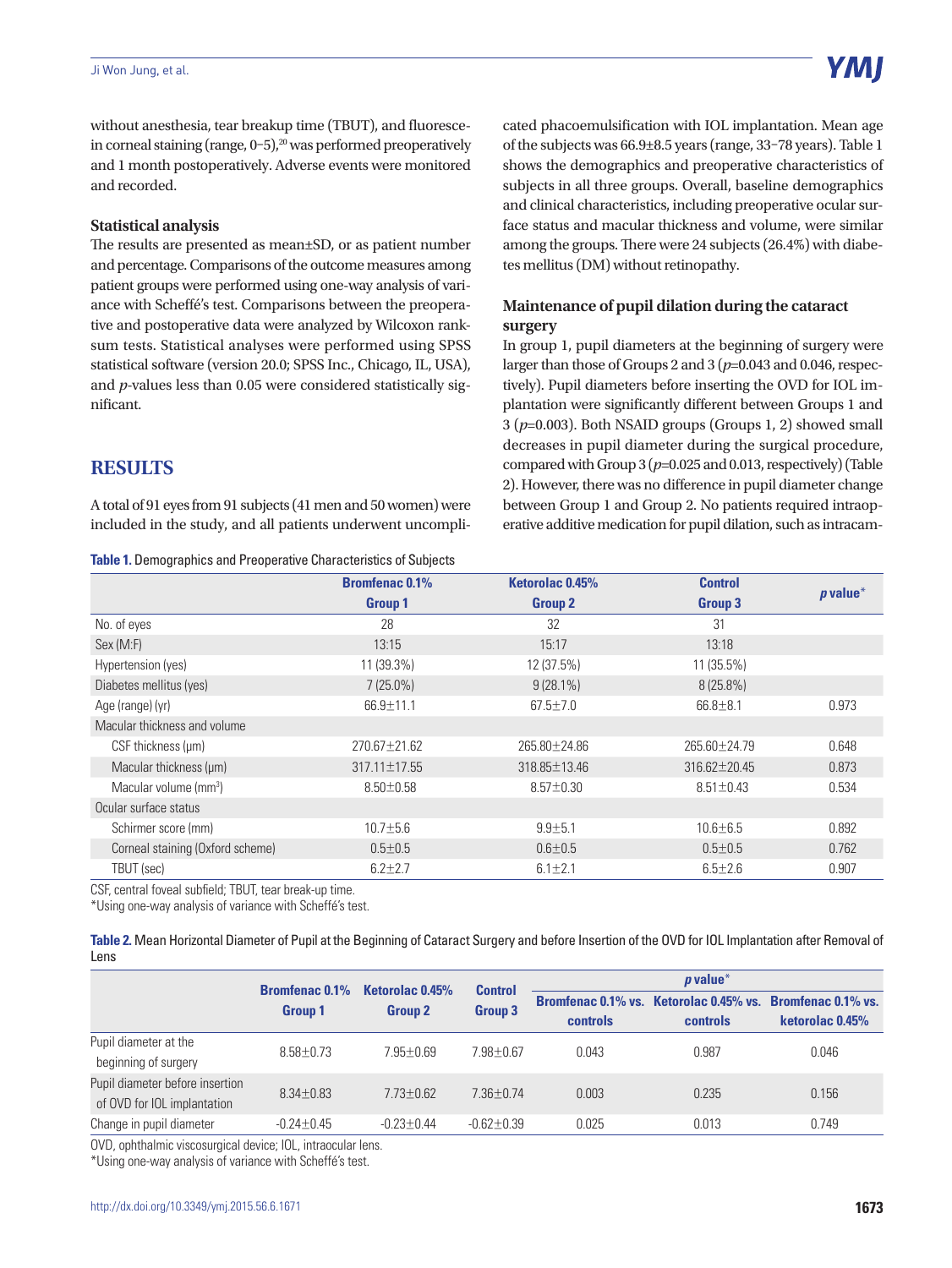eral epinephrine.

# **Postoperative anterior chamber inflammation after cataract surgery**

One week after surgery, the total scores of cells and flare, SOISs, were 0.53±0.61, 0.58±0.69, and 1.74±0.81 in Group 1, 2, and 3, respectively. This score was similar (*p*=0.974) and significantly lower in both NSAID groups compared with controls (*p*<0.001 in both comparisons). The inflammatory score at 1 month was similar in Group 1 and Group 2 (0.21±0.42 and 0.32±0.48, respectively; *p*=0.853). In contrast, the SIOS of Group 3 was 0.84 $\pm$ 0.76 at 1 month, which was significantly higher than that for both NSAID groups (*p*=0.005, 0.024, respectively) (Fig. 1).

### **Postoperative macular edema after cataract surgery**

Mean CSF, macular thickness, and macular volume significantly increased after cataract operation in all groups (*p*<0.05 for all groups). The CSF thickness increased from before the operation to postoperative 1 month by 4.30±4.25, 4.87±6.03, and 12.47±12.24 μm in Groups 1, 2, and 3, respectively. Both NSAID groups showed similar increases in CSF thickness, which were significantly less than the control group (*p*<0.05 for both comparisons). Increased macular thickness of both NSAID groups



**Fig. 1.** Comparison of summed ocular inflammation score (SOIS) between three groups at 1 week and 1 month after cataract surgery. The SOIS was sum of the scores of cells and flare<sup>16</sup> (maximum possible total score=8). This score was significantly lower in both NSAID groups compared with the control (*p*<0.05), but it did not differentiate group 1 from group 2 (*p*>0.05). NSAID, non-steroidal anti-inflammatory drug.

was significantly less than that in the controls  $(p<0.05$  for both comparisons). The total macular volume increased by 0.13± 0.17, 0.20±0.14, and 0.26±0.19 mm<sup>3</sup> in Group 1, 2, and 3, respectively, one month after the operation. A significant difference in macular volume existed between the bromfenac 0.1% group and the control (Table 3). No eyes in any group exhibited ME or CME at 1 month after operation.

Fig. 2 shows that the macular changes after cataract operation were different between subgroups according to the presence of DM. In NSAID-treated Groups 1 and 2, the changes in CSF thickness, macular thickness, and macular volume before the operation and at postoperative 1 month were not significantly different between patients without DM and those with DM ( $p > 0.05$ ). However, in Group 3, the changes in CSF thickness were 7.60±6.43 μm in patients without DM and 22.20± 15.42 μm in patients with DM (*p*=0.001). The changes in macular thickness were 9.40±3.75 μm in patients without DM and  $17.30\pm10.94$  µm in patients with DM ( $p=0.006$ ) and the changes in macular volume were  $0.19\pm0.12$  mm<sup>3</sup> in patients without DM and  $0.40\pm0.25$  mm<sup>3</sup> in patients with DM ( $p=0.003$ ).

## **Postoperative ocular surface status after cataract surgery**

At 1 month postoperatively, TBUT was significantly worse than that before cataract surgery in all groups (*p*<0.05). Although all three parameters, especially corneal staining, were worse in the bromfenac 0.1% group than the ketorolac 0.45% group, these differences were not significant (Table 4).

# **DISCUSSION**

Several topical NSAIDs are currently approved for controlling postoperative inflammation after cataract surgery. Ophthalmic NSAID eye drops maintain pupil dilation, reduce postoperative inflammation, pain and discomfort, and prevent and treat ME after cataract operation.<sup>5</sup> Each type of NSAID ophthalmic solutions has its own characteristics, thus treatment effects may differ among various drugs. The purpose of this prospective study was to compare the effects of two different

**Table 3.** Comparison of Changes in Macular Retinal Thickness and Volume after Cataract Operation between Groups

|                                             |                 | <b>Bromfenac 0.1% Ketorolac 0.45%</b><br><b>Group 2</b> | <b>Control</b><br><b>Group 3</b> | $p$ value <sup>t</sup> |                                        |                           |
|---------------------------------------------|-----------------|---------------------------------------------------------|----------------------------------|------------------------|----------------------------------------|---------------------------|
|                                             |                 |                                                         |                                  |                        | Bromfenac 0.1% vs. Ketorolac 0.45% vs. | <b>Bromfenac 0.1% vs.</b> |
|                                             | <b>Group 1</b>  |                                                         |                                  | <b>controls</b>        | controls                               | ketorolac 0.45%           |
| Change of CSF thickness (um)                | $4.30 \pm 4.25$ | $4.87 \pm 6.03$                                         | 12.47±12.24                      | 0.010                  | 0.014                                  | 0.976                     |
| $(p$ value*)                                | (<0.001)        | (<0.001)                                                | (<0.001)                         |                        |                                        |                           |
| Change of macular thickness (µm)            | $6.58 \pm 6.23$ | $5.81 \pm 5.04$                                         | $12.03 \pm 7.79$                 | 0.008                  | 0.002                                  | 0.905                     |
| $(p$ value*)                                | (<0.001)        | (<0.001)                                                | (<0.001)                         |                        |                                        |                           |
| Change of macular volume (mm <sup>3</sup> ) | $0.13 \pm 0.17$ | $0.20 \pm 0.14$                                         | $0.26 \pm 0.19$                  | 0.022                  | 0.368                                  | 0.363                     |
| $(p$ value*)                                | (<0.001)        | (<0.001)                                                | (0.005)                          |                        |                                        |                           |

CSF, central foveal subfield.

\*Using paired t-test statistical analyses, <sup>†</sup>Using one-way analysis of variance with Scheffé's test.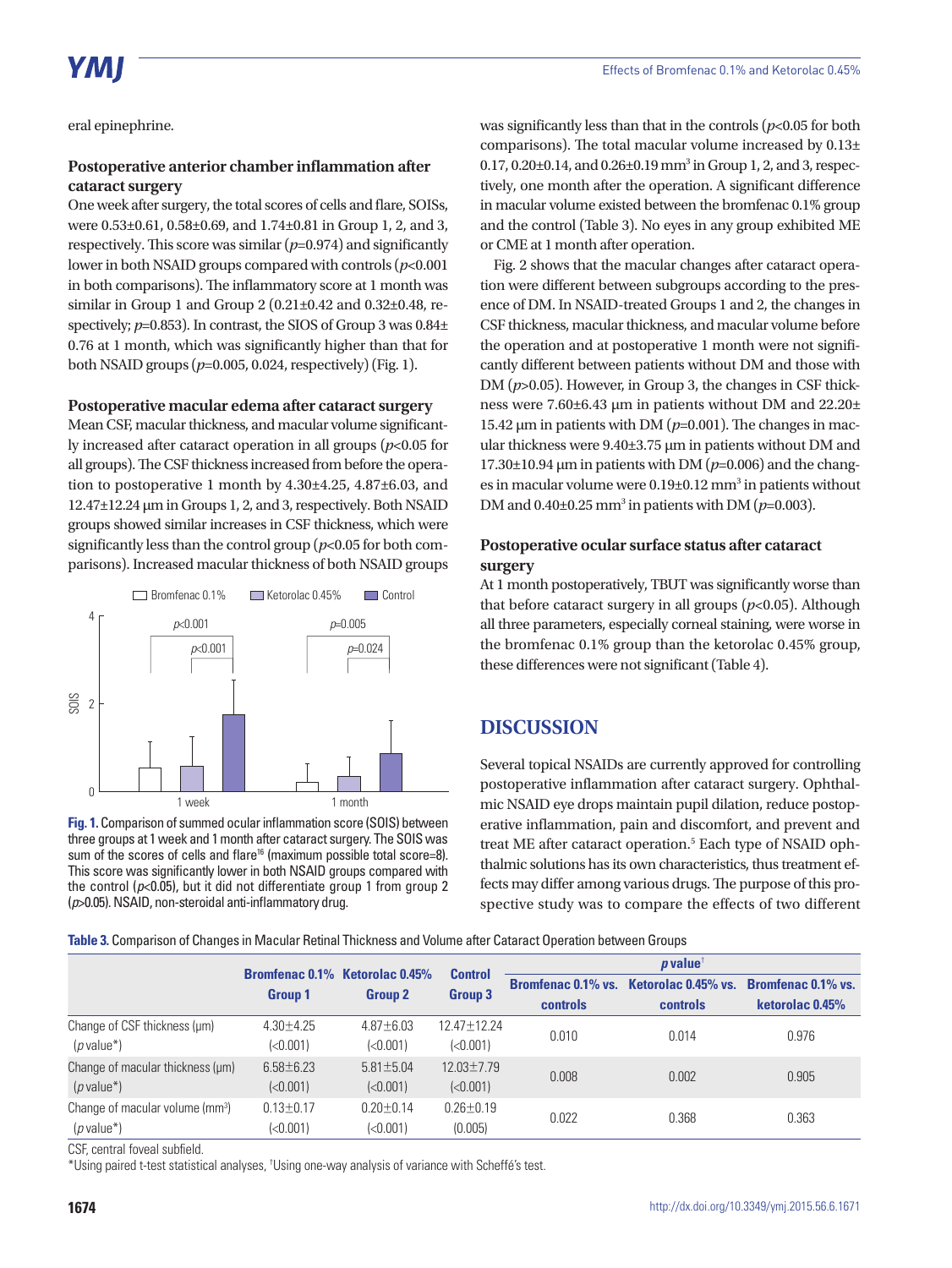

**Fig. 2.** Comparison of changes in central foveal subfield thickness (A), macular thickness (B), and macular volume (C) using Spectralis optical coherence tomography after cataract operation between subgroups of patients without or with diabetes mellitus (DM). In group 3, changes in central foveal subfield (CSF) thickness, macular thickness, and macular volume measured before operation and at 1 month postoperatively were significantly different between patients without DM and those with DM (*p*>0.05). The changes in CSF thickness, macular thickness, and macular volume measured before operation and at 1 month postoperatively were not significantly different between patients without DM and those with DM in group 1, 2 (*p*>0.05).

NSAIDs with different application schedules, when added to concurrent steroid treatment.

Two NSAID ophthalmic solutions, bromfenac sodium hydrate 0.1% with 0.005% benzalkonium chloride (BAK) and preservative-free ketorolac tromethamine 0.45% have recently become indicated for the control of postoperative inflammation in people undergoing cataract surgery in Korea. The antiinflammatory effect of twice-daily bromfenac sodium 0.1% has been reported,<sup>2,4,21</sup> and twice-daily administered preservative-free ketorolac 0.45% was well-tolerated and effectively treated inflammation and pain after cataract surgery.<sup>11</sup>

Additive use of both NSAID eye drops effectively maintained pupillary dilation during the operation and reduced postoperative ocular inflammation in this study, compared to the steroid-only control group. Previous studies reported that NSAIDs potentiate concomitant topical steroid effects of postoperative ocular inflammation<sup>5,9</sup> and inhibit miosis during the operation,<sup>22,23</sup> as in our results. One difference between previous reports<sup>22,23</sup> and ours was the results of preoperative pupil size. Since bromfenac sodium 0.1% was used prior to 3 days before surgery in Group 1, preoperative pupil size might be larger than in other groups. However, because we did not measure pupil size before the use of the medication, we cannot conclude this definitely.

In this study, although macular thickness and volume increased in all groups after cataract operation, no patient presented with clinically important ME or CME during the 1 month postoperative follow-up period. A previous study<sup>24</sup> has demonstrated that topical NSAID treatment was effective in prevention or treatment of ME or CME after cataract surgery. In our study, topical NSAIDs added to corticosteroid also reduced these changes more effectively than corticosteroid alone. Spectralis OCT has a very high repeatability and reproducibility, with a very small measurable change (1.5 μm) and coefficient of variation  $(0.53\%)$ ;<sup>25</sup> therefore, small changes and differences between groups in our study can be considered as meaningful findings.

A randomized study by Wittpenn, et al.<sup>19</sup> reported that a combination of ketorolac 0.4% and steroid, compared to steroid alone, reduced CME incidence rate (0.0% versus 2.4%) and postoperative mean retinal thickening (3.9 μm versus 9.6 μm) in cataract surgery patients. Our results demonstrated the effects of NSAIDs on ME after cataract surgery in patients without DM and in early phase of DM patients without retinopathy (24/91, 26.4% of total patients). In the control group, CSF, macular thickness, and macular volume significantly increased after cataract procedure in the subgroup of patients with DM. In contrast, in both NSAIDs groups, macular changes were minimized in both subgroups with DM or without DM. Diabetic patients who have no diabetic retinopathy or definite ME show partial damage to the blood-retinal barrier.<sup>26</sup> Prostaglandins released by surgical trauma cause vasodilation, increased vascular permeability, and breakdown of the blood-retinal barrier, and consequently, postoperative ME or CME can potentially develop.<sup>27</sup> Thus, prophylactic treatment of topical NSAIDs would be recommended in DM patients with a weak barrier, even if they do not exhibit diabetic retinopathy.

There was no superiority between two NSAID ophthalmic solutions in inhibiting miosis and reducing inflammation and macular change. Topical NSAIDs inhibit ocular COX-1 and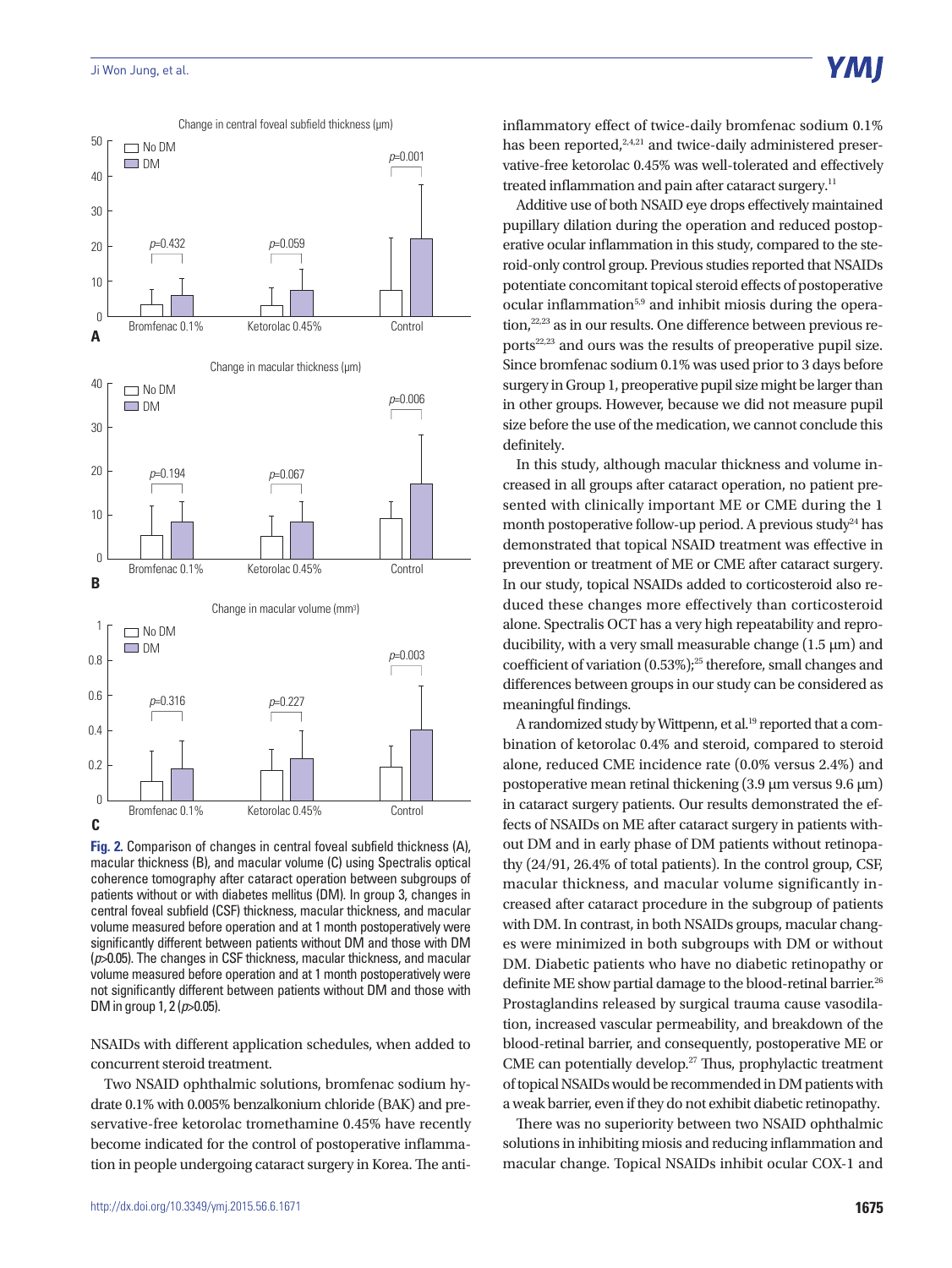|                                         | <b>Bromfenac 0.1%</b><br><b>Group 1</b> | <b>Control</b><br>Ketorolac 0.45%<br><b>Group 2</b> |                 | $\boldsymbol{p}$ value <sup>t</sup> |                                                           |                 |  |
|-----------------------------------------|-----------------------------------------|-----------------------------------------------------|-----------------|-------------------------------------|-----------------------------------------------------------|-----------------|--|
|                                         |                                         |                                                     | Group 3         |                                     | Bromfenac 0.1% vs. Ketorolac 0.45% vs. Bromfenac 0.1% vs. |                 |  |
|                                         |                                         |                                                     |                 | controls                            | controls                                                  | ketorolac 0.45% |  |
| Change in Schirmer (mm)                 | $1.68 + 0.89$                           | $1.56 + 1.62$                                       | $1.53 + 1.61$   | 0.932                               | 0.996                                                     | 0.942           |  |
| $(p$ value*)                            | (0.088)                                 | (0.091)                                             | (0.101)         |                                     |                                                           |                 |  |
| Change in corneal staining <sup>#</sup> | $0.42 + 0.51$                           | $0.11 + 0.32$                                       | $0.16 \pm 0.37$ | 0.147                               | 0.924                                                     | 0.066           |  |
| $(p$ value*)                            | (0.083)                                 | (0.157)                                             | (0.102)         |                                     |                                                           |                 |  |
| Change in TBUT (sec)                    | $-2.53 + 1.78$                          | $-1.68 + 1.38$                                      | $-2.16 + 2.39$  | 0.836                               | 0.744                                                     | 0.397           |  |
| $(p$ value*)                            | (0.004)                                 | (0.001)                                             | (0.001)         |                                     |                                                           |                 |  |

#### **Table 4.** Comparison of Changes in Ocular Surface Status after Cataract Operation between Three Groups

TBUT, tear break-up time.

\*Using Wilcoxon rank-sum test statistical analyses, <sup>†</sup>Using one-way analysis of variance with Scheffé's test, <sup>‡</sup>Fluorescein corneal staining (0–5).<sup>20</sup>

COX-2 enzyme activities, thereby reducing prostaglandin production and providing both analgesic and anti-inflammatory effects. One report demonstrated that administration of ketorolac 0.4% four times a day may provide better control of prostaglandin-mediated inflammation than administration of bromfenac 0.09% twice a day, by showing the inhibition of prostaglandin  $E_2$  in aqueous level.<sup>28</sup> Meanwhile, other studies reported that ketorolac inhibited COX-1 more strongly, while bromfenac had greater COX-2 inhibitory activity than ketorolac.5,29,30 Because COX-2 is the primary mediator of ocular inflammation, COX-2 inhibitory activity is thought to be more critical. Our study compared for the first time, the clinical effects of two NSAID eye drops administered with the same frequency and at different durations of application based on manufacturer suggested guidelines, and found no significant differences in effectiveness between these two NSAID regimens. The use of ketorolac 0.45% for 2 weeks showed comparable effects in controlling inflammation to the use of bromfenac 0.1% for 4 weeks.

Acuvail® (ketorolac 0.45%) contains no BAK and contains carboxy-methylcellulose, which preserves ocular surface stability and promotes corneal reepithelialization.<sup>12,31</sup> The BAK in Bronuck® (bromfenac 0.1%) is 0.005%, which is as low as or lower than that in other commercially available preserved ophthalmic eye drops. The eyes in the bromfenac 0.1% group showed worsening of the ocular surface, especially corneal staining, than those of the ketorolac group, although this difference did not achieve statistical significance. BAK has been shown to cause delays in epithelial wound healing due to increase in inflammation and trans-epithelial permeability, as well as decreases in epithelial vitality.15,32-34 Therefore, although we expected to observe a difference in change in ocular surface status between the two NSAIDs groups, we did not. The possible reasons for this may be related to the relatively short-term and twice per day application or use of a low BAK concentration of bromfenac 0.1%. There were no adverse events except for a mild burning sensation in one patient in the ketorolac group; the symptom was tolerable and did not lead to discontinuation of the medication.

This study had several limitations, including its relatively

small sample size, which limited the statistical power. Because the follow-up time was only 1 month, late onset CME patients were not detected.

In conclusion, we believe that combination therapy of a topical steroid and bromfenac 0.1% or ketorolac 0.45% NSAID ophthalmic solution for cataract surgery is superior to steroid alone in suppressing intraoperative miosis, ocular inflammation, and macular changes after cataract operation.

# **ACKNOWLEDGEMENTS**

This research was supported by Basic Science Research Program through the National Research Foundation of Korea (NRF) funded by the Ministry of Education, Science and Technology (2013R1A1A2058907).

# **REFERENCES**

- 1. Ahuja M, Dhake AS, Sharma SK, Majumdar DK. Topical ocular delivery of NSAIDs. AAPS J 2008;10:229-41.
- 2. Donnenfeld ED, Donnenfeld A. Global experience with Xibrom (bromfenac ophthalmic solution) 0.09%: the first twice-daily ophthalmic nonsteroidal anti-inflammatory drug. Int Ophthalmol Clin 2006;46:21-40.
- 3. Henderson BA, Gayton JL, Chandler SP, Gow JA, Klier SM, McNamara TR, et al. Safety and efficacy of bromfenac ophthalmic solution (Bromday) dosed once daily for postoperative ocular inflammation and pain. Ophthalmology 2011;118:2120-7.
- 4. Silverstein SM, Cable MG, Sadri E, Peace JH, Fong R, Chandler SP, et al. Once daily dosing of bromfenac ophthalmic solution 0.09% for postoperative ocular inflammation and pain. Curr Med Res Opin 2011;27:1693-703.
- 5. Cho H, Wolf KJ, Wolf EJ. Management of ocular inflammation and pain following cataract surgery: focus on bromfenac ophthalmic solution. Clin Ophthalmol 2009;3:199-210.
- 6. McColgin AZ, Heier JS. Control of intraocular inflammation associated with cataract surgery. Curr Opin Ophthalmol 2000;11:3-6.
- 7. Perry HD, Donnenfeld ED. An update on the use of ophthalmic ketorolac tromethamine 0.4%. Expert Opin Pharmacother 2006;7: 99-107.
- 8. McGhee CN, Dean S, Danesh-Meyer H. Locally administered ocular corticosteroids: benefits and risks. Drug Saf 2002;25:33-55.
- 9. Heier JS, Topping TM, Baumann W, Dirks MS, Chern S. Ketorolac versus prednisolone versus combination therapy in the treatment